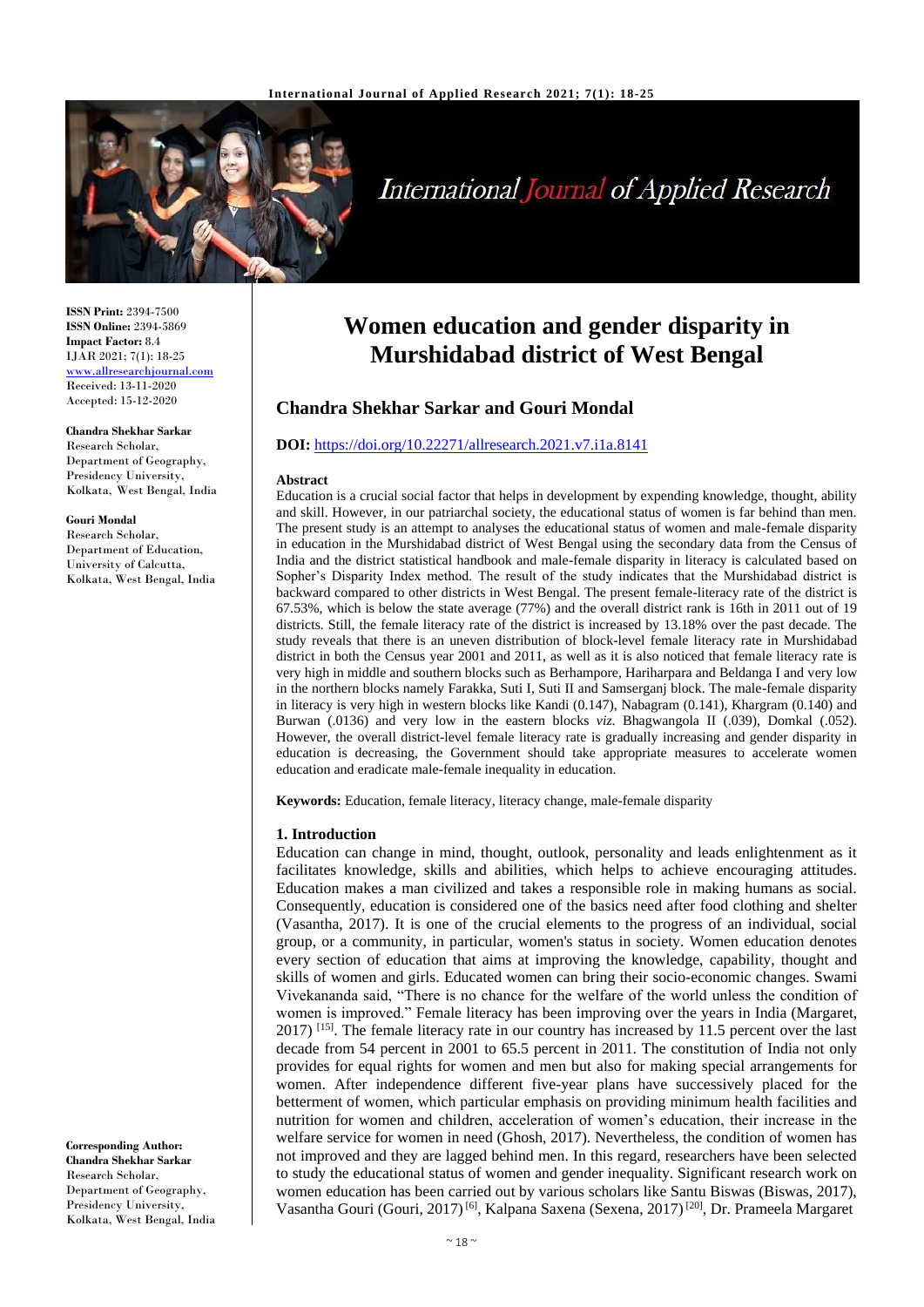(Margaret, 2017) [15], Dr. Pratap Kumar Jana (Jana, 2018), Parikshit Chakraborty (Chakraborty, 2019)<sup>[4]</sup> and Indrakshi Ghosh (Ghosh, 2019)<sup>[5]</sup>. Important research work on gender disparity in education also carried out by various scholars such as A. A. Mulimani and L. M. Pujar (2015)<sup>[13]</sup>, Laura D. Smith (Smith, 2015), Roy and Anushri Mondal (2015)<sup>[17]</sup>, Narender Kumar, Naresh Kumar and Ritu Rani (Kumar, Kumar & Rani, 2016) [10], Bikash Barman1 and Dr. Pradip Chouhan (Barman & Chohan, 2017) [2], N. K. Manjunatha and Dr. S. M. Hurakadli (Manjunath & Hurakadi, 2017)<sup>[9]</sup>, Nitin N. Mundhe, Dhondiram B. Pawar and Priyanka D. Rokade (Mundhe, Pawar & Rokade, 2017) [14], Krishnendu Maji and Dr. Sumana Sarkar (Maji & Sarkar, 2018)<sup>[12]</sup>, Mahafujur Rahaman and Hasibur Rahaman (Rahaman & Rahaman, 2018) [16], Debasish Najmus Sakib and Dr. Asheesh Srivastava (2019), and Dr. A. N. Patil and Dr. S. A.

Suryawanshi (Pati & Suryawanshi, 2019) [1]. Therefore, the present study tries to analyses the educational status of women and gender disparity in Murshidabad district of West Bengal, because this district is a backward district in terms of female education. Although few research works have been done on women's education in this district, block-wise details research work on women's education and malefemale disparity in education has been not done.

#### **2. Objectives**

There are three objectives of the study. Firstly, to determine the position of Murshidabad district in West Bengal on female education. Secondly, to study the block-wise female education status of Murshidabad district in 2001 and 2011. Thirdly, to identify the block-wise male-female disparity in the literacy of Murshidabad district.



**Fig 1:** Location map of the study area

## **3. Methodology**

## **3.1 Study area**

The study area consists of the Murshidabad district of West Bengal in India. Murshidabad district is the northernmost district of the Presidency Division of West Bengal and situated on the left bank of Ganges river and the latitudinal extension is from 23°43' N to 24°52' N and longitudinal extension are from 87°49' E to 88°44' E. and the total area is 5341 square kilometres as per the 2011 census. There are a total of 5 subdivisions, 26 blocks, 8 municipalities, 254 gram-panchayats and 1937 villages in the district. The total population of the district is 7103807 and the total male and female population are 3627564 and 3476243, respectively.

#### **3.2 Calculation method**

The present paper aims to study the female educational status and the male-female disparity in the literacy of the Murshidabad district using the secondary data. The literacy rate has been computed for the population above 6 years. For the calculation of male-female disparity in literacy,

Sopher's Disparity Index (Sopher, 1974)<sup>[21]</sup> method has been applied. The disparity index formula:

$$
DI = log (X2/X1) + Log [(100-X1)/(100-X2)]
$$

Where DI is Disparity Index, X2 is considered for the male literacy rate and X1 is considered for the female literacy rate.

#### **3.3 Data collection**

This study was conducted through the analysis of secondary data. Secondary data were collected from the Census of India and the Bureau of Applied Economics and Statistics.

#### **3.4 Data analysis**

To assess the female educational status and gender disparity in education in Murshidabad district, we first prepared statistical tables by using Microsoft excel and then location map and choropleth maps were made by using ArcGIS.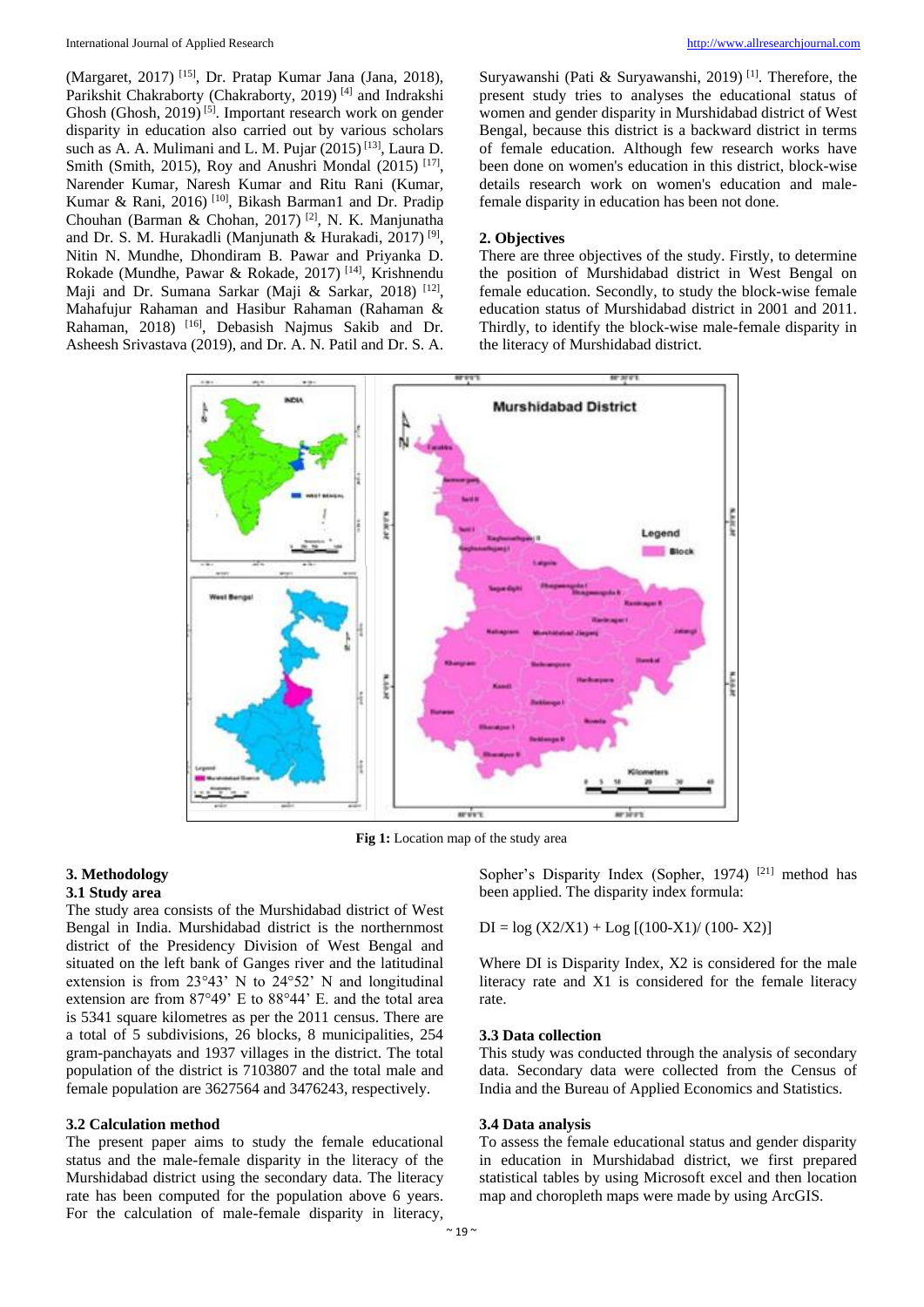#### **4. Result and Discussion**

## **4.1 District wise female literacy rate in West Bengal and Murshidabad district position in it**

According to the Census report of 2011, the female literacy rate in West Bengal is 77.08%, which is almost 12% higher than the national level (65.5%). But literacy rate is unequally distributed in districts. Table-1 shows that the female literacy rate is highest in Purba Medinipur (87.66%), followed by Kolkata (87.14). It is also very high in North 24 Parganas (84.95%), Howrah (83.85%) and Hooghly district (82.55%). The female literacy rate is lowest in Uttar Dinajpur district (60.13%) and also very poor in Maldah (62.71%), Purulia (65.38%) and Murshidabad district (67.53%). Moderate female literacy is identified in Darjeeling, Paschim Medinipur, South 24 Parganas, Burdwan, Nadia, Cooch Behar, Jalpaiguri, Bankura and Birbhum district. The literacy rate in the Murshidabad district is comparatively backward in terms of female education. Here the female literacy rate is almost 10% less than the State level but 2% higher than our national level. Out of 19 districts, the female literacy rank of the district is 16th. However, the district female literacy rank has declined one step from the last decade. In the Census year 2001, Murshidabad district's female literacy was 54.35%, which was 14.29% less than the state level and 0.35% higher than the country level and the district rank was 17th out of 19 districts in West Bengal.



**Fig 2:** District wise literacy rate in West Bengal - 2011

|  | Table 1: Showing female literacy rate in West Bengal |  |
|--|------------------------------------------------------|--|
|--|------------------------------------------------------|--|

| <b>District Name</b> | Female literacy 2001 (%) | Rank | Female literacy 2011 (%) | Rank           |
|----------------------|--------------------------|------|--------------------------|----------------|
| Purba Medinipur      | 80.16                    | 2    | 87.66                    |                |
| Kolkata              | 80.86                    | 1    | 87.14                    | $\overline{c}$ |
| North 24 Parganas    | 78.07                    | 3    | 84.95                    | 3              |
| Howrah               | 77.01                    | 4    | 83.85                    | $\overline{4}$ |
| Hooghly              | 75.11                    | 5    | 82.55                    | 5              |
| Darjeeling           | 71.79                    | 6    | 79.92                    | 6              |
| Paschim Medinipur    | 70.41                    | 7    | 79.04                    | 7              |
| South 24 Parganas    | 69.45                    | 9    | 78.57                    | 8              |
| Burdwan              | 70.18                    | 8    | 77.15                    | 9              |
| Nadia                | 66.14                    | 11   | 75.58                    | 10             |
| Cooch Behar          | 66.30                    | 10   | 75.49                    | 11             |
| Dakshin Dinajpur     | 63.59                    | 12   | 73.86                    | 12             |
| Jalpaiguri           | 62.85                    | 13   | 73.79                    | 13             |
| Bankura              | 63.44                    | 14   | 70.95                    | 14             |
| Birbhum              | 61.48                    | 15   | 70.90                    | 15             |
| Murshidabad          | 54.35                    | 17   | 67.53                    | 16             |
| Purulia              | 55.57                    | 16   | 65.38                    | 17             |
| Maldah               | 50.28                    | 18   | 62.71                    | 18             |
| Uttar Dinajpur       | 47.89                    | 19   | 60.13                    | 19             |
| West Bengal          | 68.64                    |      | 77.08                    |                |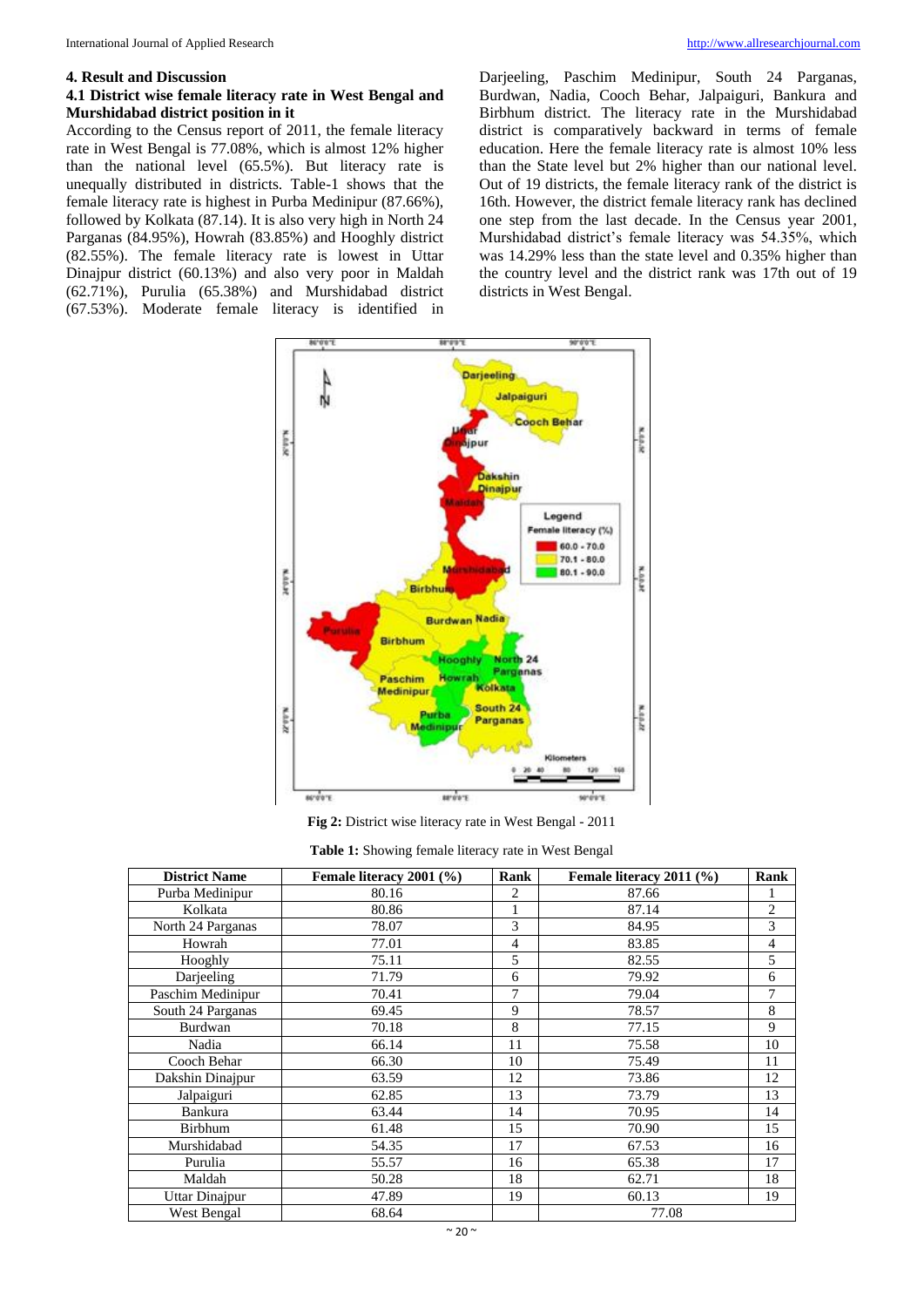|                         | <b>Block Name</b>    | 2001                               |                     | 20011            |                     |                               |  |
|-------------------------|----------------------|------------------------------------|---------------------|------------------|---------------------|-------------------------------|--|
| Sl. No.                 |                      | <b>Block Name</b><br><b>Female</b> |                     | Female           | <b>Block Name</b>   | <b>Female Literacy Change</b> |  |
|                         |                      | Literacy (%)                       |                     | Literacy $(\% )$ |                     | from 2001 to 2011 $(\% )$     |  |
| 1                       | Behrampore           | 57.50                              | Behrampore          | 70.34            | Samserganj          | 19.57                         |  |
| $\overline{c}$          | Hariharpara          | 52.30                              | Hariharpara         | 68.39            | Murshidabad Jiaganj | 17.50                         |  |
| $\overline{\mathbf{3}}$ | Jalangi              | 50.90                              | Beldanga I          | 68.08            | Suti I              | 17.48                         |  |
| $\overline{4}$          | Nowda                | 50.40                              | Raninagar I         | 66.03            | Suti II             | 17.48                         |  |
| 5                       | Beldanga I           | 50.10                              | Bhagwangola I       | 65.89            | Jalangi             | 17.18                         |  |
| 6                       | Burwan               | 49.20                              | Nowda               | 65.24            | Raghunathganj II    | 17.16                         |  |
| $\overline{7}$          | Raninagar I          | 49.10                              | Jalangi             | 65.24            | Beldanga II         | 16.85                         |  |
| 8                       | Nabagram             | 48.90                              | Murshidabad Jiaganj | 65.16            | Lalgola             | 16.80                         |  |
| 9                       | Domkal               | 48.20                              | Nabagram            | 64.98            | Domkal              | 16.78                         |  |
| 10                      | Murshidabad Jiaganj  | 46.90                              | Beldanga II         | 64.40            | Raninagar II        | 16.76                         |  |
| 11                      | <b>Bharatpur II</b>  | 46.80                              | Domkal              | 63.31            | Sagardighi          | 16.56                         |  |
| 12                      | Bhagwangola I        | 46.70                              | Bhagwangola II      | 63.06            | Khargram            | 16.54                         |  |
| 13                      | Sagardighi           | 46.20                              | Lalgola             | 62.76            | <b>Bharatpur II</b> | 16.51                         |  |
| 14                      | Lalgola              | 45.80                              | Burwan              | 62.60            | Bhagwangola II      | 16.47                         |  |
| 15                      | Raninagar II         | 45.60                              | Raninagar II        | 62.36            | Bhagwangola I       | 16.36                         |  |
| 16                      | Beldanga II          | 45.20                              | Sagardighi          | 62.05            | Farakka             | 16.27                         |  |
| 17                      | Bhagwangola II       | 44.50                              | <b>Bharatpur II</b> | 60.97            | Nabagram            | 16.26                         |  |
| 18                      | Khargram             | 43.20                              | Raghunathganj I     | 59.74            | Raninagar I         | 16.14                         |  |
| 19                      | <b>Bharatpur I</b>   | 42.90                              | Kandi               | 58.25            | Hariharpara         | 16.09                         |  |
| 20                      | Kandi                | 42.20                              | <b>Bharatpur I</b>  | 57.57            | Burwan              | 16.04                         |  |
| 21                      | Raghunathganj I      | 42.00                              | Raghunathganj II    | 57.45            | Beldanga I          | 15.79                         |  |
| 22                      | Raghunathganj II     | 40.00                              | Khargram            | 57.16            | Nowda               | 15.63                         |  |
| 23                      | Farakka              | 37.50                              | Farakka             | 53.77            | Raghunathganj I     | 15.45                         |  |
| 24                      | Suti I               | 35.60                              | Suti I              | 53.08            | Kandi               | 15.37                         |  |
| 25                      | Suti II              | 32.50                              | Suti II             | 49.98            | <b>Bharatpur I</b>  | 15.35                         |  |
| 26                      | Samserganj           | 30.00                              | Samserganj          | 49.57            | Behrampore          | 12.84                         |  |
|                         | Murshidabad district | 47.63                              |                     | 63.88            |                     | 16.25                         |  |

#### **Table 2:** Female literacy rate of Murshidabad district

**Source:** District Statistical Handbook, 2010-2011, Murshidabad district

#### **Table 3:** Block wise male- female disparity of literacy in Murshidabad district

|                          |                      | 2011 Literacy $(\% )$ |        |              |                                    |                 |
|--------------------------|----------------------|-----------------------|--------|--------------|------------------------------------|-----------------|
| Sl. No.                  | <b>Bloc Name</b>     | <b>Male</b>           | Female | <b>Total</b> | <b>Male-Female Disparity Index</b> | Rank            |
| $\mathbf{1}$             | Bhagwangola II       | 62.58                 | 63.06  | 62.82        | 0.039                              | 1               |
| $\overline{c}$           | Domkal               | 64.47                 | 63.31  | 63.90        | 0.052                              | $\overline{c}$  |
| $\overline{3}$           | Nowda                | 66.91                 | 65.24  | 66.09        | 0.058                              | $\overline{3}$  |
| $\overline{\mathcal{L}}$ | Bhagwangola I        | 67.64                 | 65.89  | 66.79        | 0.059                              | $\overline{4}$  |
| 5                        | Hariharpara          | 69.97                 | 68.39  | 69.20        | 0.060                              | 5               |
| 6                        | Raninagar II         | 64.78                 | 62.36  | 63.60        | 0.061                              | 6               |
| 7                        | Raninagar I          | 68.42                 | 66.03  | 67.25        | 0.064                              | 7               |
| 8                        | Lalgola              | 65.81                 | 62.76  | 64.32        | 0.067                              | 8               |
| 9                        | Jalangi              | 69.36                 | 65.24  | 67.35        | 0.077                              | 9               |
| $\overline{10}$          | Beldanga I           | 71.92                 | 68.08  | 70.06        | 0.077                              | 10              |
| 11                       | Sagardighi           | 68.34                 | 62.05  | 65.26        | 0.092                              | 11              |
| 12                       | Beldanga II          | 71.10                 | 64.40  | 67.86        | 0.097                              | 12              |
| 13                       | Raghunathganj II     | 64.71                 | 57.45  | 61.17        | 0.098                              | 13              |
| 14                       | Behrampore           | 76.52                 | 70.34  | 73.51        | 0.099                              | 14              |
| 15                       | Murshidabad Jiaganj  | 72.82                 | 65.16  | 69.12        | 0.105                              | 15              |
| 16                       | Raghunathganj I      | 68.99                 | 59.74  | 64.49        | 0.114                              | 16              |
| 17                       | Suti I               | 62.84                 | 53.08  | 58.06        | 0.118                              | 17              |
| 18                       | <b>Bharatpur II</b>  | 70.96                 | 60.97  | 66.07        | 0.121                              | 18              |
| 19                       | <b>Bharatpur I</b>   | 67.94                 | 57.57  | 62.93        | 0.123                              | 19              |
| 20                       | Suti II              | 60.44                 | 49.98  | 55.23        | 0.125                              | 20              |
| 21                       | Samserganj           | 60.42                 | 49.57  | 54.98        | 0.129                              | $\overline{21}$ |
| 22                       | Farakka              | 65.56                 | 53.77  | 59.75        | 0.134                              | 22              |
| $\overline{23}$          | Nabagram             | 76.44                 | 64.98  | 70.83        | 0.136                              | 23              |
| 24                       | Khargram             | 69.69                 | 57.16  | 63.56        | 0.140                              | 24              |
| $\overline{25}$          | Burwan               | 74.97                 | 62.60  | 68.96        | 0.141                              | 25              |
| 26                       | Kandi                | 71.66                 | 58.25  | 65.13        | 0.147                              | 26              |
|                          | Murshidabad district | 71.02                 | 63.88  | 67.53        | 0.100                              |                 |

**Source:** District Statistical Handbook, 2014, Murshidabad district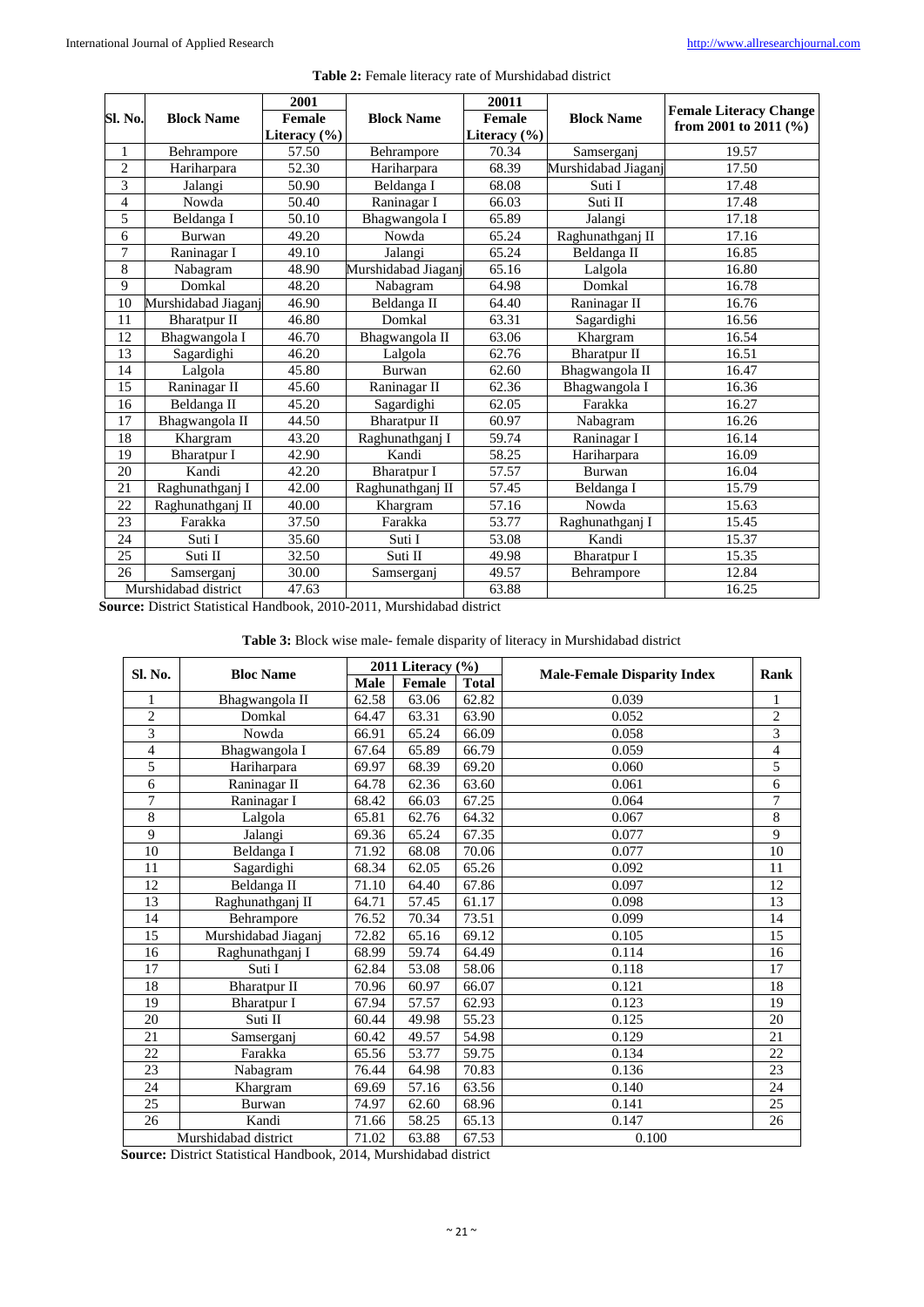#### **4.2 Block wise female literacy in Murshidabad district-2001**

Figure 3 and Table 2 represent the block-wise female literacy rate of the Murshidabad district in 2001. The highest female literacy found in Behrampore block (57.5%) and lowest in Samserganj block (only 30%). The district has been divided into five zones such as very high (52.31- 57.5%), high (46.91%-52.30%), moderate (43.21%- 46.90%), low (37.51-43.2%) and very low (30-37.5%) female literacy rate. Only one block falls into the very high female literacy zone, which was the Berhampore block, located in the middle part of the district. The southeastern part of the district is mainly high female literacy zone, includes 8 blocks such as Hariharpara (52.3%), Jalangi (50.9%), Nowda (50.4%), Beldanga I (50.1%), Burwan (49.2%), Raninagar I (49.1%), Nabagram (48.9%) and Domkal (48.2%). The moderate female literacy rate is mainly in the middle east part of the district, includes 8 blocks – Murshidabad Jiaganj (46.9%), Bharatpur II (46.8%), Bhagwangola I (46.7%), Sagardighi (46.2%), Lalgola (45.8%), Raninagar II (45.6%), Beldanga II (45.2%) and Bhagwangola II (44.5%). 5 blocks fall in low female literacy rate; these are Khargram (43.2%), Bharatpur I (42.9%), Kandi (42.2%), Raghunathpur I (42%) and Raghunathpur II (40%). 4 blocks are under the very low female literacy rate zone, which is located in the northern part of the district, such as Farakka (37.5%), Suti I (35.6%), Suti II (32.5%) and Samserganj block (30%).



**Fig 3:** Block wise female literacy rate in Murshidabad district – 2001**.**

#### **4.3 Block wise female literacy in Murshidabad district – 2011**

Figure 4 and Table 2 represent the block-wise female literacy rate of Murshidabad district in the Census year 2011, which portrays the similar trend of literacy of the previous decade in Murshidabad district. The highest female literacy found in Behrampore block (70.34%) and lowest in Samserganj block (only 49.57%). Here also the district is divided into 5 zones, such as very high (66.04%-70.34%), high (63.32%-66.03%), moderate (59.75%-63.31%), low (53.78-59.74%) and very low (49.57%-53.77%) female literacy zone. 3 blocks, which located in the middle part of the district, show the very high female literacy rate; these blocks are Behrampore (70.34%), Hariharpara (68.39%) and Beldanga I block (68.08%). 7 blocks are under the high female literacy zone such as Raninagar I (66.03%), Bhagwangola I (65.89%), Nowda (65.24%), Jalangi (65.24%), Murshidabad Jiaganj (65.16%), Nabagram (64.98%) and Beldanga II (64.4%). Moderate female literacy is seen in Domkal ((63.31%), Bhagwangola II ((63.06%), Lalgola (62.76%), Burwan (62.6%), Raninagar II (62.36%), Sagardighi (62.05%) and Bharatpur I (60.97%). The low female literacy rate is mainly marked in 5 blocks-Raghunathganj I (59.74%), Kandi (58.25%), Bharatpur I (57.57%), Raghunathganj II (57.45%) and Khargram (57.16%). The northern part of the district is under the very low female literacy area, and there are 4 blocks such as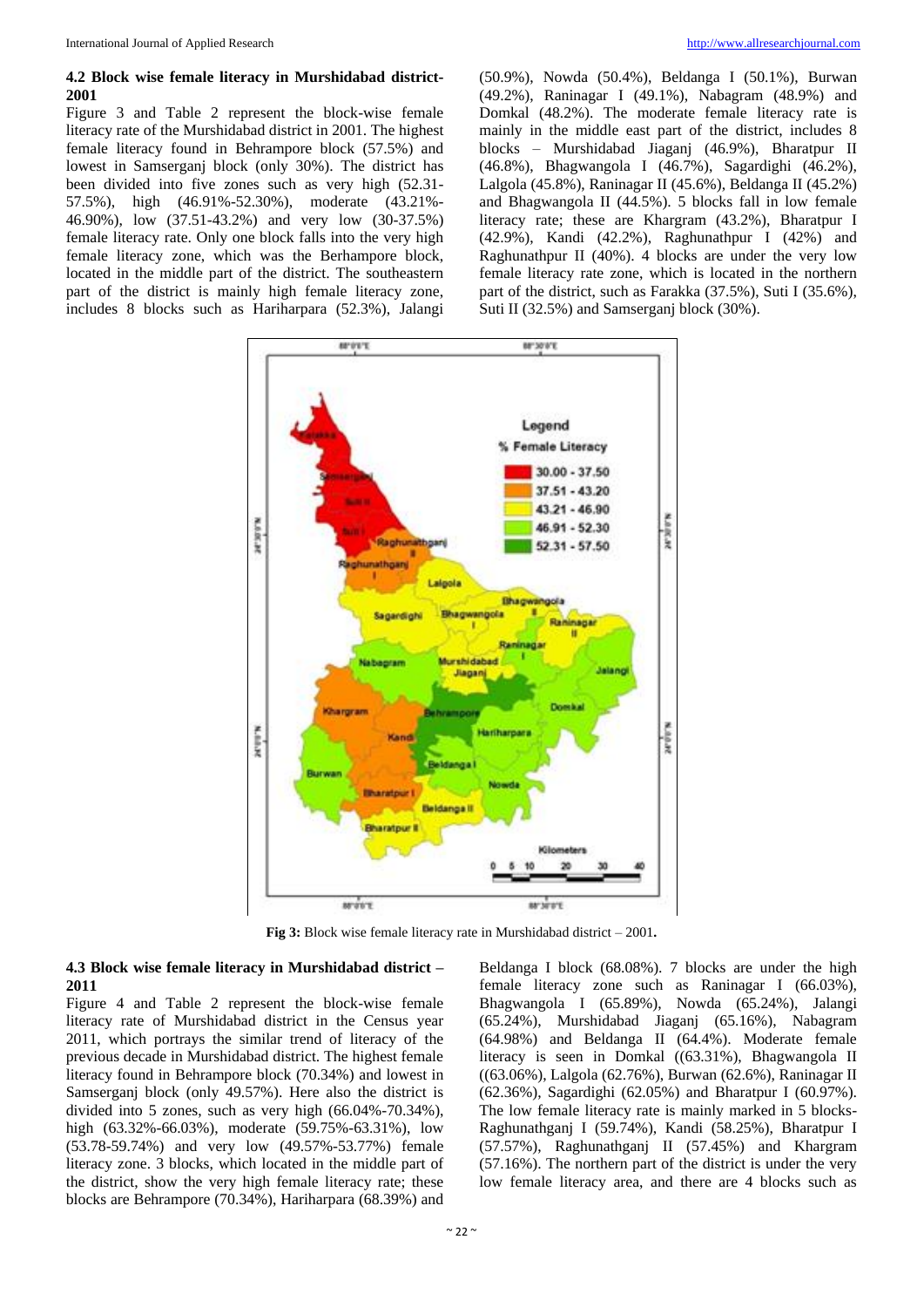Farakka (53.77%), Suti I (53.08%), Suti II (49.98%) and Samerganj (49.57%).

Table 2 also presents the block-wise female literacy change from 2001 to 2011. It is noticed that the female literacy rate is significantly increased in each block of the Murshidabad district. Maximum female literacy increased is found in Samserganj block (19.57%) and minimum in Behrampore block (12.84%) from 2001 to 2011. 16% to 18% female literacy increased are identified in Murshidabad Jiaganj (17.5%), Suti I (17.48%), Suti II (17.48%), Jalangi (17.18%), Raghunathpur block (17.165%), Beldanga II (16.85%), Lalgola (16.8%), Domkal (16.78%), Raninagar II (16.76), Sagardighi (16.56%), Khargram (16.54%), Bharatput II (16.51%), Bhagwangola II (16.47%), Bhagwangola I (16.36%), Farakka (16.57%), Nabagram (16.26%), Raninagar I (16.14%) and Hariharpara block (16.09%). 12% to below 16% female literacy changed are noticed in Beldanga I (15.79%), Nowda (15.63%), Raghunathganj I (15.46%), Kandi (15.37%), Bharatpur I (15.35%) and Berhampore (12.84%).



**Fig 4:** Block wise female literacy rate in Murshidabad district – 2011.

#### **4.4 Block wise female disparity in literacy of Murshidabad district – 2011**

The male-female disparity in education means gender inequality in education. The male-female disparity in literacy is calculated using the Census data of 2011 based on Sopher's Disparity Index formula. It measures the degree of gender disparity in education. Where the male-female disparity in literacy index is high, gender inequality will be high and if the index value is low, it reflects the opposite condition. Table 3 and Figure 5 delineate the block-wise male-female disparity of the Murshidabad district. Disparity in the literacy of the district was 0.100. The lowest disparity is found in Bhagwangola II (0.039) and highest in Kandi block (.147). Figure 5 clearly remarks that the eastern part of the district, the disparity in literacy was very less. Still, almost the whole western part and northern part represented a high disparity in literacy. There are 14 blocks, in which male-female disparity are below district average, these block

namely Bhagwangola II (0.039), Domkal (0.052), Nowda (0.058), Bhagwangola I (0.59), Hariharpara (0.060), Raninagar II (0.061), Raninagar I (0.064), Lalgola (0.067), Jalangi (0.077), Beldanga I (0.077), Sagardighi (0.092), Beldanga II (0.097), Raghunathganj II (0.098) and Berhampore block (0.099). While, the male-female disparity of the remaining 12 blocks is above the district average, these blocks are Murshidabad Jiaganj (0.105), Raghunathganj I (0.114), Suti I (.0118), Bharatpur II (.0121), Bharatpur I (0.123), Suti II (0.125), Samerganj (0.129), Farakka (0.134), Nabagram (0.136), Khargram (0.141), Burwan (0.141) and Kandi (0.147). One thing that has been particularly noticed that both the Census year 2001 and 2011, the female literacy rate is highest in Berhampore block but the male-female disparity is comparatively high (.099) and the block rank is 14 out of 26 blocks of the district. On the other hand, the female literacy rate is lowest in the both Census year in the Sumserganje block, but male-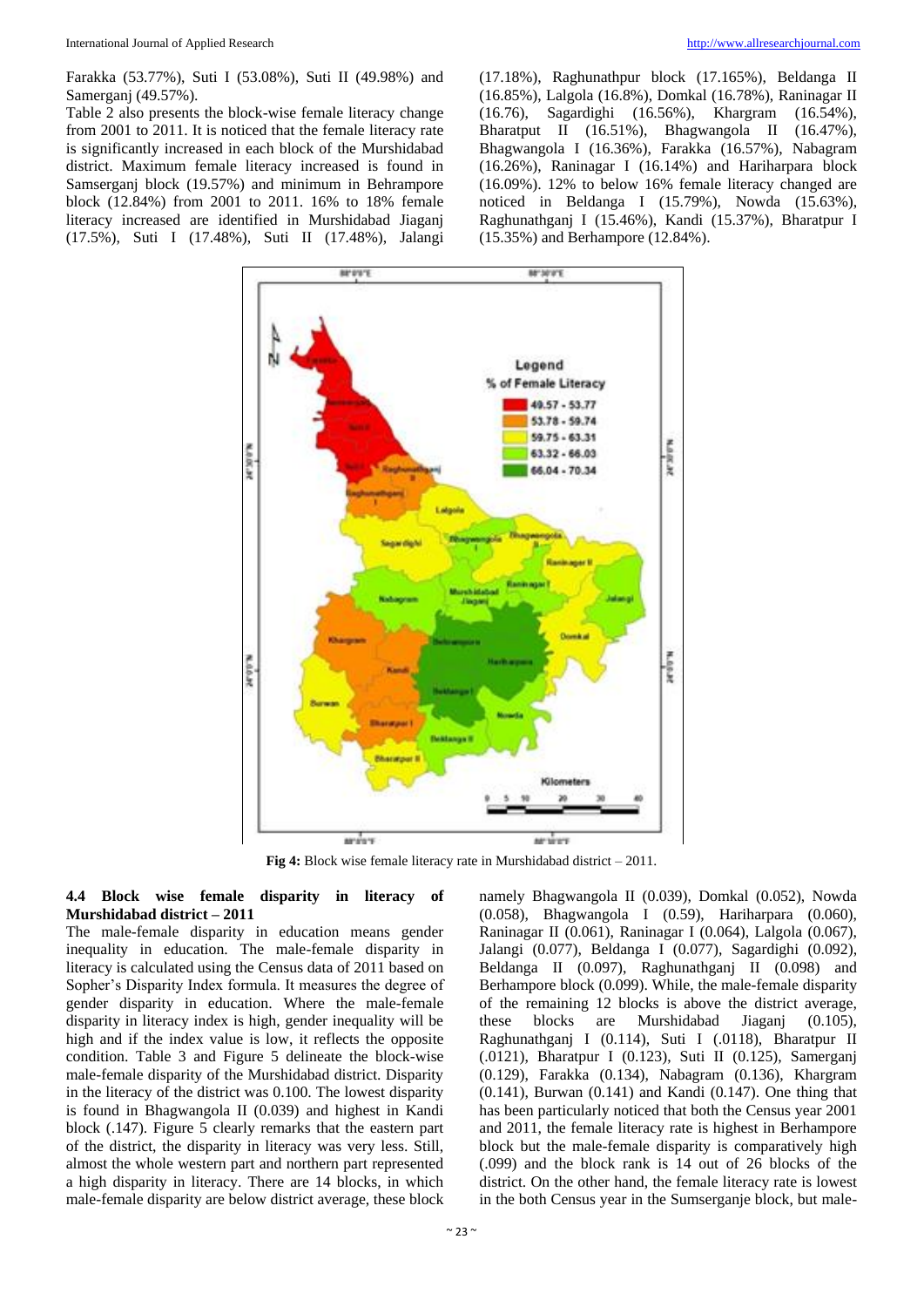female disparity in this block comparatively low and the block rank is 21 out of 26 blocks in the Murshidabad district.



**Fig 5:** Block wise male female disparity in literacy of Murshidabad district – 2011

#### **5. Conclusion**

The study mainly emphasizes on analysis block-wise women's literacy and gender disparity in the literacy of Murshidabad district. It is clearly illustrated that the blocklevel female literacy rate is gradually increased. Especially in the last decade, changes have been taken place in the female literacy rate not only in the Murshidabad district but also in West Bengal. There exists a considerable regional variation in the block level female literacy in the Murshidabad block. A very high level of education was seen in the middle and eastern regions of the study area. At the same time, the whole of the western part was characterized by a medium level of education. In contrast, the very low level of female education was found in the northern region. The above pattern of the educational level of the Murshidabad district could be correlated with the prevailing economic activity. As the urban area is located in the middle Eastern part, most of the people are engaged in secondary and tertiary activities, and they give more weightage to education to get employment. In contrast, the northern and eastern part of the district has primary sectors activities, so they give less preference to education.

There is still gender disparity in education in this study area, especially in the western part of the district. Although female literacy was very low in the northern region, the male-female disparity in literacy was comparatively better than the part of the west. Like the high female literacy rate,

the male-female disparity in literacy was much lower in the middle and eastern parts of the district. There may be few reasons for less gender inequality in education in the east and central region, one is an increase in awareness of female education and others may be better education facilities, better infrastructure and accessibility of communication. The key factor of this female literacy increases and reducing gender inequality in education may be various Government educational programs of the Central Government as well as the State Government for girls and other reasons may be changed in the superstitious mentality of society to female, socio-economic development, modernization, globalization and the Government law. However, men are far ahead of women in literacy and there is still gender disparity in our society not only in education but also in various aspects of society. In the case of literacy, this disparity has stepwise reduced. Hopefully, in the near future gender inequality will be eliminated and social equality will prevail. In this regard, the Government as well as every citizen must take equal responsibility so that women can express themselves and achieve social establishment by following their equal constitutional rights.

#### **6. Recommendations**

1. In-depth field survey work on women education and gender disparity should be done in the Murshidabad